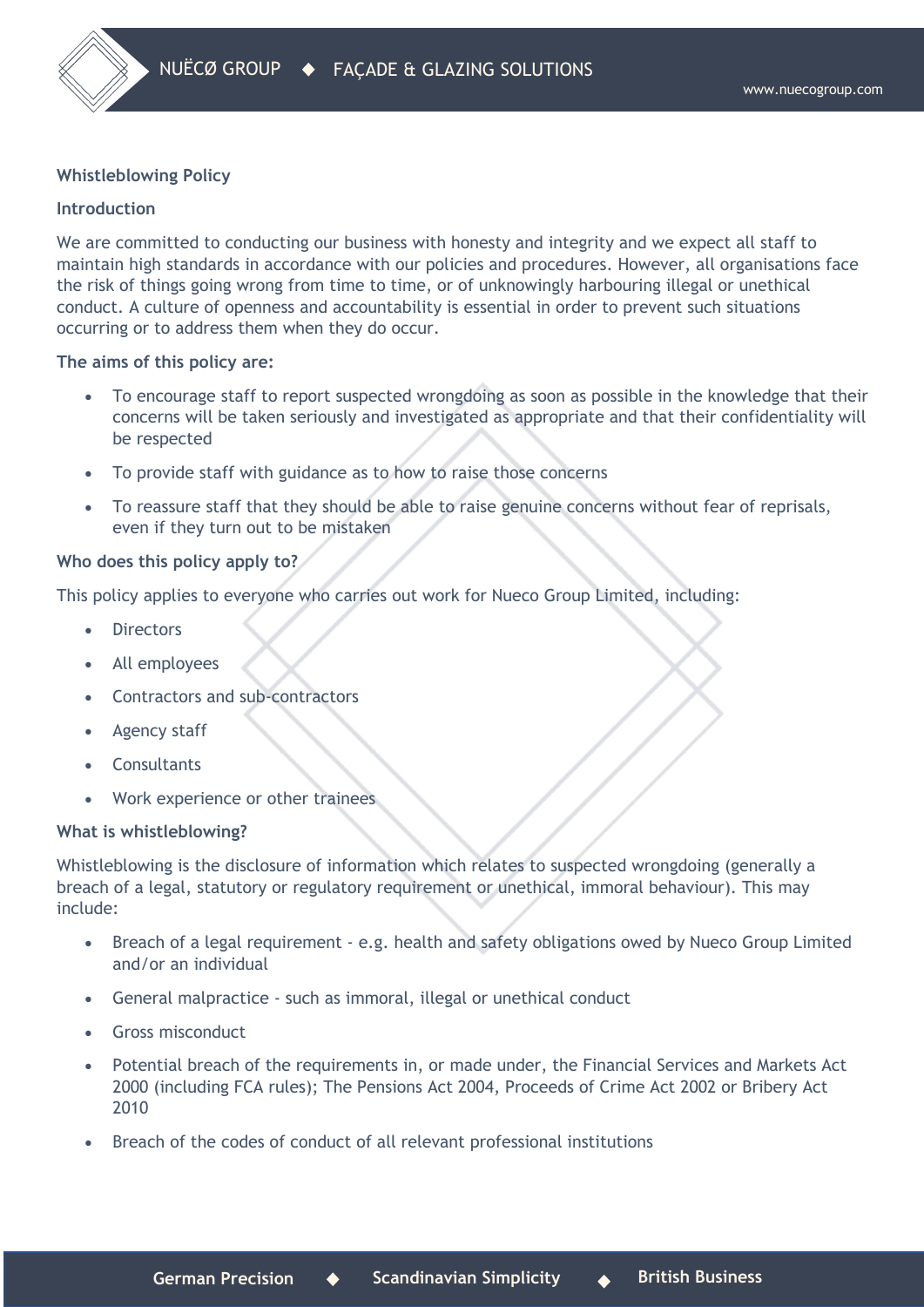If you have any genuine concerns related to any of the above, you should report it under this policy.

If you are uncertain whether something is within the scope of this policy you should seek advice from your manager or someone within the HR department.

# **Protected disclosures**

An individual making a "protected disclosure" is given statutory protection from victimisation under the Public Interest Disclosure Act 1998 (PIDA), provided the disclosure is in the public interest.

A "protected disclosure" is any disclosure of information which - in the reasonable belief of the individual making the disclosure - tends to show that one or more of the following has been committed, is being committed or is likely to be committed. The disclosure must be made in accordance with certain conditions - these conditions are less onerous if the disclosure is made internally:

- A criminal offence
- A failure to comply with any legal obligation
- A miscarriage of justice
- The putting of someone's health or safety in danger
- Damage to the environment
- Deliberate concealment of information relating to any of the above

It is immaterial whether the information is confidential and whether the incident occurred, occurs or would occur in the UK or elsewhere and whether the law applying to it is that of the UK or of any other country or territory. A legal obligation can include a contractual or other civil obligation as well as an obligation under criminal law. Certain instances of wrongdoing as described above under "What is whistleblowing", for example breaches of codes of conduct of professional institutions, do not constitute a protected disclosure.

## **Raising a whistleblowing concern**

All whistleblowing disclosures will be treated as confidential.

You should make it clear that you are making your disclosure within the terms of Nueco Group Limited's whistleblowing policy. This will ensure the recipient of the disclosure realises this and takes the necessary action to investigate the disclosure and to protect the whistleblower's identity. We will then get in touch with you to discuss your concern. We will aim to keep you informed of the progress of the investigation and its likely timescale. However, sometimes the need for confidentiality may prevent us giving you specific details of the investigation or any disciplinary action taken as a result.

You should treat any information about the investigation as confidential. While we cannot always guarantee the outcome you are seeking, we will try to deal with your concern fairly and in an appropriate way. By using this policy you can help us to achieve this. If you are not happy with the way in which your concern has been handled, please contact HR or your Manager.

## **Confidentiality**

We hope that staff will feel able to voice concerns openly under this policy. However, if you want to raise your concern confidentially, we will make every effort to keep your identity secret. If it is necessary for anyone investigating your concern to know your identity, we will discuss this with you.